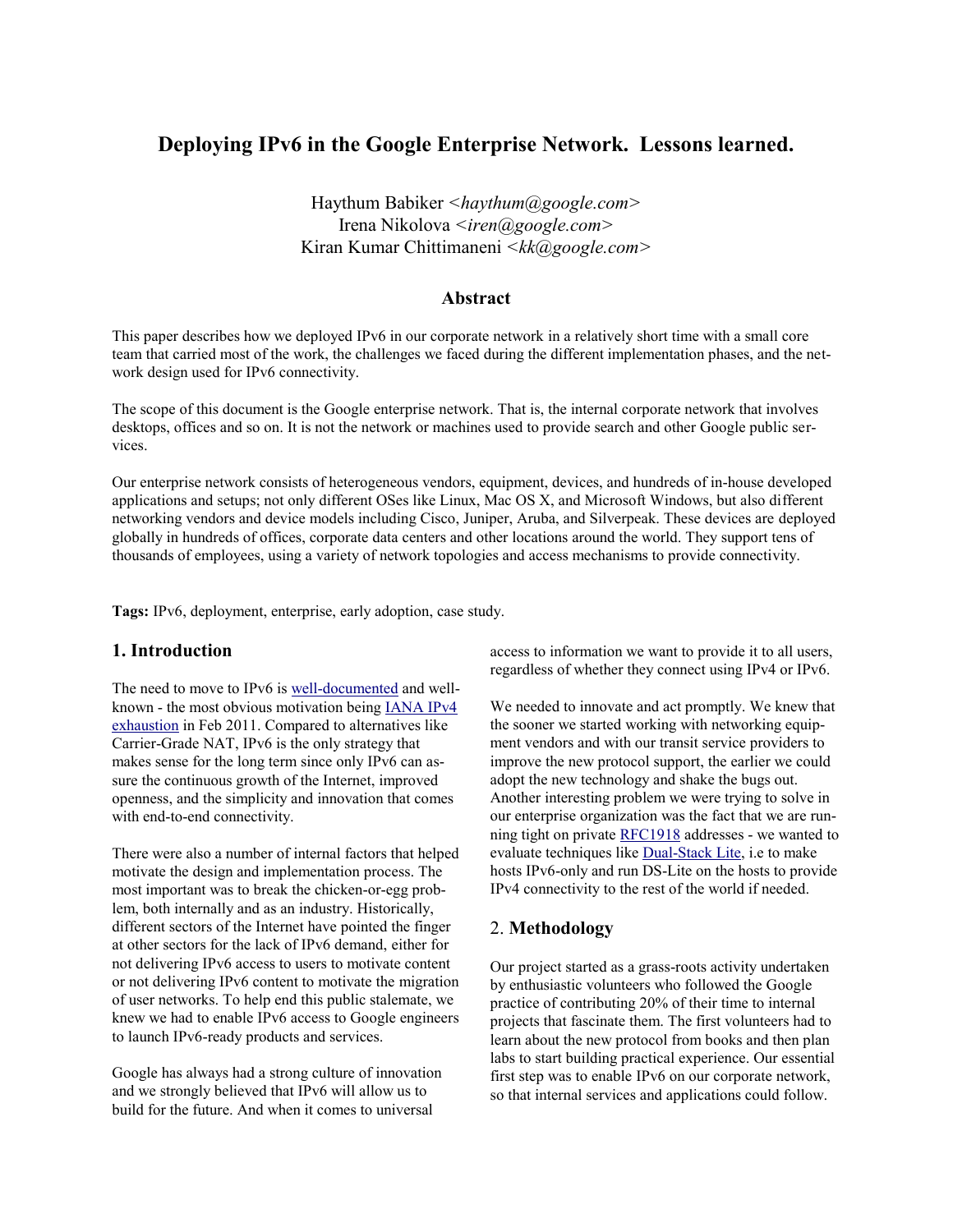Our methodology was driven by four principles:

- 1. Think globally and try to enable IPv6 everywhere: in every office, on every host and every service and application we run or use inside our corporate network.
- 2. Work iteratively: plan, implement, and iterate launching small pieces rather than try to complete everything at once.
- 3. Implement reliably: Every IPv6 implementation had to be as reliable and capable as the IPv4 ones, or else no one would use and rely on the new protocol connectivity.
- 4. Don't add downtime: Fold the IPv6 deployments into our normal upgrade cycles, to avoid additional network outages.

## **3. Planning and early deployment phases**

First, we started creating a comprehensive addressing plan for the different sized offices, campus buildings, and data centers. Our initial IPv6 addressing scheme followed the guidelines specified in [RFC5375](http://tools.ietf.org/html/rfc5375) (IPv6 Unicast address assignment):

- $\triangle$  Assign /64 for each VLAN
- $\triangle$  Assign /56 for each building
- $\triangle$  Assign /48 for each campus or office

We decided to use the [Stateless Address Auto-](http://tools.ietf.org/html/rfc4862)[Configuration capability](http://tools.ietf.org/html/rfc4862) (SLAAC) for IPv6 address assignments to end hosts. This stateless mechanism allows a host to generate its own addresses using a combination of locally available information and information advertised by routers, thus no manual address assignment is required.

As manually configuring IP addresses has never really been an option, this approach addressed various operating system[s DHCPv6](http://www.ietf.org/rfc/rfc3315.txt) client support limitations and therefore sped the rollout of IPv6. It also provides a seamless method to re-number and provide address privacy via the privacy extension feature [\(RFC 4941\)](http://tools.ietf.org/html/rfc4941). Meanwhile, we also requested various sized IPv6 space assignments from the [Regional Internet Registries.](https://www.arin.net/knowledge/rirs.html) Having PI (Provider Independent) IPv6 space was required to solve any potential multihoming issues with our multiple service providers.

Next, we had to design the IPv6 network connectivity itself. We obviously had several choices here; we preferred [dual-stack](http://en.wikipedia.org/wiki/IPv6#Dual_IP_stack_implementation) if possible, but if not then we had to build different types of tunnels (as a [6-to-4 transitioning](http://en.wikipedia.org/wiki/IPv6#Tunneling)  [mechanism\)](http://en.wikipedia.org/wiki/IPv6#Tunneling) on top of the existing IPv4 infrastructure or to create a separate IPv6 infrastructure. The latter was not our preferred choice since this would have meant the need for additional time and resources to order data circuits and to build a separate infrastructure for IPv6 connectivity.

We also tried to design a scalable IPv6 backbone to accommodate all existing WAN clouds [\(MPLS,](http://datatracker.ietf.org/wg/mpls/) Internet Transit and the Google Production network, which we use as our service provider for some of the locations). Along with the decision to build the IPv6 network on top of the existing physical one we tried to keep the IPv6 network design as close to the IPv4 network in terms of routing and traffic flows as possible. The principle of changing only the minimum amount necessary was applied here.

By keeping the IPv6 design simple, we wanted to ensure scalability and manageability; also it is much easier for the network operations team to support it. In order to comply with this policy we decided to use the following routing protocols and policies:

- $\triangle$  [HSRPv2](http://tools.ietf.org/html/rfc2281) First hop redundancy
- $\triangle$  [OSPFv3](http://tools.ietf.org/html/rfc5340) Interior gateway protocol
- <sup> $\triangle$ </sup> [MP-BGP](http://www.ietf.org/rfc/rfc2858.txt) Exterior gateway protocol
- $\triangle$  [SLAAC](http://tools.ietf.org/html/rfc4862) for IP addresses assignments for the end hosts.

Our proposed routing policy consist of the following rules: we advertise the office aggregate routes to the providers, while only accept the default route from the transit provider.

We also aggressively started testing and certifying code for the various hardware vendors' platforms and working on building or deploying IPv6 support into our inhouse built network management tools.

In 2008 we got our first ARIN-assigned /40 IPv6 space for GOOGLE IT and we deployed a single test router having a dual-stacked link with our upstream transit provider. The reason for having a separate device was to be able to experiment with non-standard IOS versions and also to avoid the danger of having higher resource usage (like CPU power).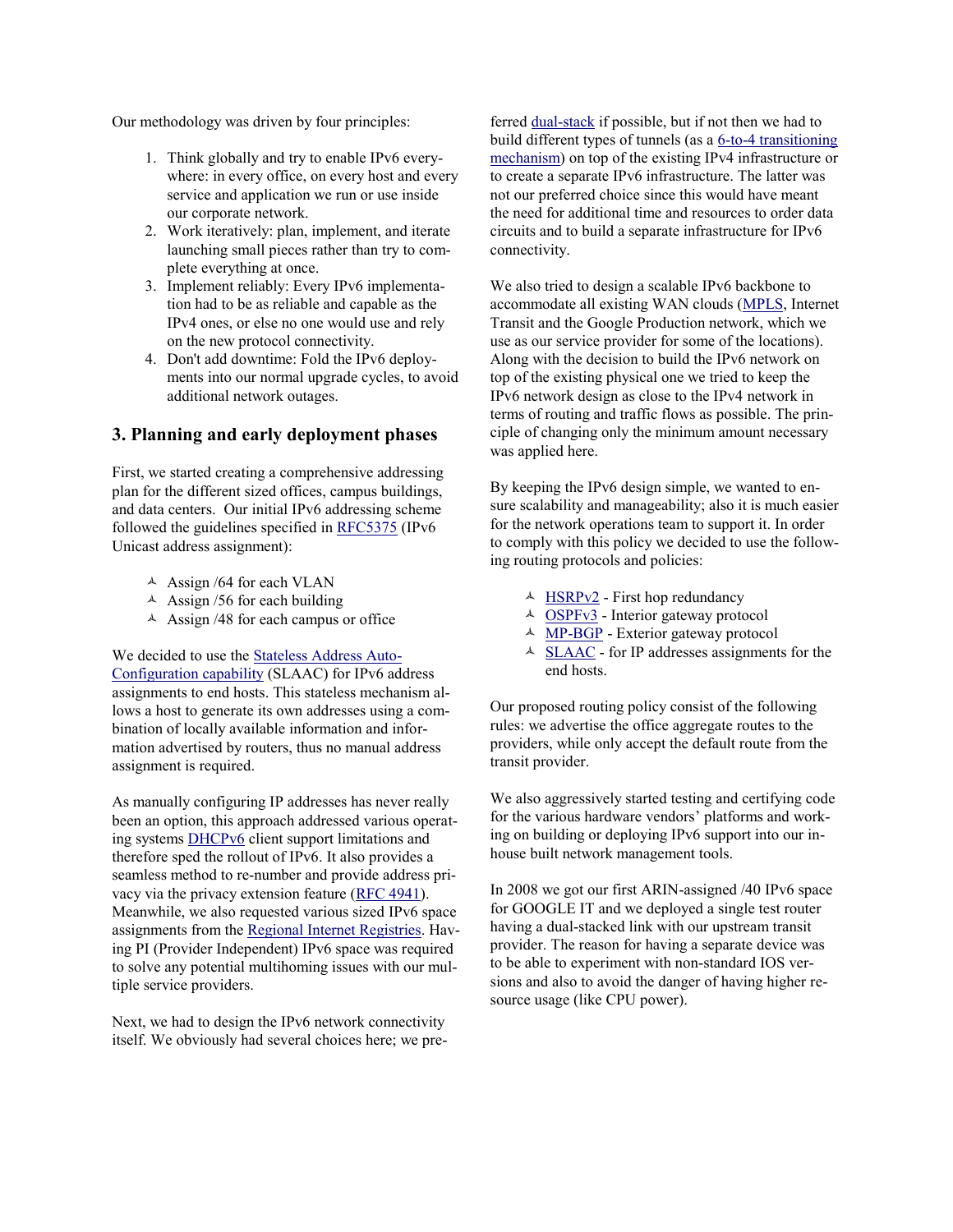

*Figure 1: phase I - dual-stack separate hosts and labs*

The early enthusiasts and volunteers to test the IPv6 protocol had one GRE tunnel each running from their workstations to this only IPv6 capable router, which was sometimes giving around 200ms latency, due to reaching relatively closely located IPv6 sites via a bro-



*Figure 2: phase II - dual-stack offices*

ker device on the other side of the world.

The next steps during this initial implementation phase were to create several fully dual-stacked labs (Figure 1) and connect them to the dual-stacked router using the same GRE tunnels, but instead of at certain hosts, these GRE tunnels were now terminated at the lab routers. In the next phase we started dual-stacking entire offices and campus buildings (Figure 2) and then building a GRE tunnel from the WAN Border router at each location to the egress IPv6 peering router.

In the third phase we started dual-stacking entire offices, while trying to prioritize deployment in offices with immediate need for IPv6 (Figure 3), e.g. engineers working on developing or supporting applications for IPv6.

Using this phased approach allowed us to gradually gain skills and confidence and also to confirm that IPv6 is stable and manageable enough to be deployed in our network globally.

# **4. Challenges**

We faced numerous challenges during the planning and deployment phases, not only technical, but also administrative and organizational such as resource assignment, project prioritization and the most important education, training and gaining experience.

# **4.1 Networking challenges**

The most important technical issue we faced was the fact that the major networking vendors lack enterprise IPv6 features, especially on some of the mid-range devices and platforms. Also certain hardware platforms support IPv6 in software only, which causes high CPU usage when the packets are handled by the software. This has a severe performance impact when using access control lists (ACLs). In another example of limitations with some of our routing platfors vendors, the only IPv6 tunneling mechanism available is Generic Routing Encapsulation (GRE). The main reason for this partial IPv6 implementation in the networking devices is that most vendors are not even running IPv6 in their own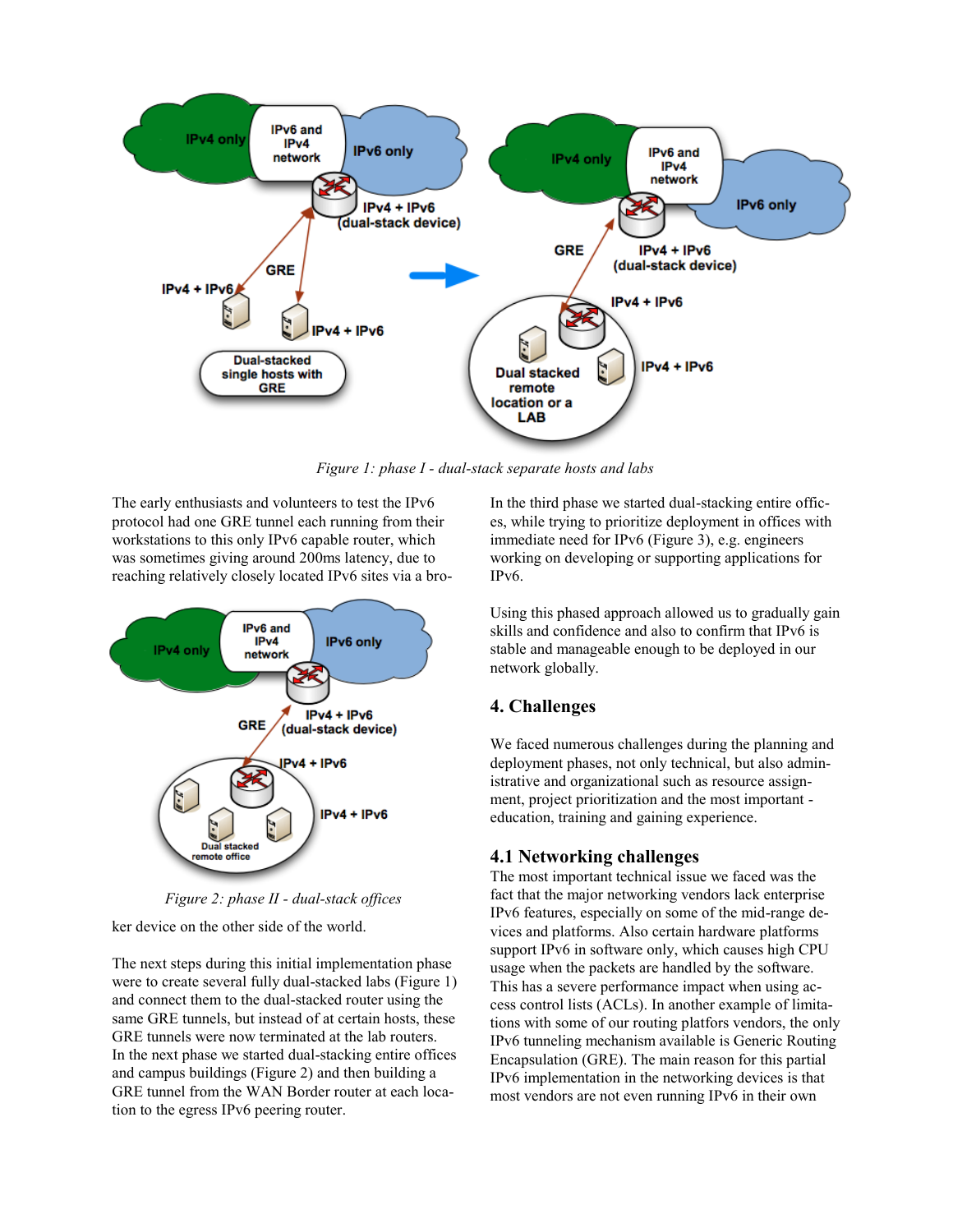

*Figure 3: phase III - dual-stack the upstream WAN connections to the transit and MPLS VPN providers*

corporate networks. Also the TCAM table in one of the switch platforms we use is limited when you enable an IPv6 SDM routing template. Another example of a network challenge is the software only routing support of IPv6 in the platforms we deploy as wireless core switches.

Our wireless equipment vendor did not have support for IPv6 ACLs and currently lacks support for IPv6 routing. We also faced the problem with VLAN pooling on the wireless controllers - in that mechanism, the wireless controller assigns IP addresses from the different VLANs (subnets) on a round-robin basis as each wireless client logs in. We wanted to utilize multiple VLANs using this technique to provide easy address management and scalability. However, the VLANs pooling implementation on our specific vendor leaked IPv6 neighbor discovery and multicast Router Advertisements (RAs) between the VLANs. This introduced IPv6 connectivity issues as the clients were able to see multiple RAs from outside the client VLANs. The solution provided by the vendor in a later software release was to implement IPv6 firewalling to restrict the neighbor discovery and Routers Announcement multicast traffic leaking across VLANs.

One more example is the WAN Acceleration devices we use in our corporate network - we cannot encrypt or accelerate IPv6 traffic usin[g WCCP \(](http://www.ietf.org/rfc/rfc3040.txt)Web Cache Control Protocol), since the current protocol standard (WCCPv2) does not even support IPv6 and thus is not implemented on the devices. Currently we are evaluating workarounds like [PBR](http://tools.ietf.org/html/rfc1104) (Policy Based Routing) to overcome this.

A related problem is that we lacked good test tools that support IPv6 and thus we could not do real stress testing with IPv6 traffic. One interesting unexpected challenge

with the dual-stack infrastructure is getting a feel how much traffic on the links is IPv4 and how much IPv6. We still needed to work on collecting, parsing, and properly displaying Netflow stats for IPv6 traffic. The problem that we have here is due to a specific routing platform vendor that is no longer developing the OS branch for the specific hardware model we use, while the current OS versions do not support NetFlow v9.

We also faced some big challenges when working with various service providers. The SLA that they support is very different than the SLA for IPv4, and, in our experience, the implementation time for turning up IPv6 peering sessions takes much longer than IPv4 ones. In addition, our internal network monitoring tools were unable to alert on base monitoring for IPv6 connectivity until recently.

### **4.2 Application and client software**

The main problem was that the many application whitelists we use for multiple internal applications were initially not developed to support IPv6, so when we first started implementing IPv6 the users on the IPv6 enabled VLANs and offices were not able to reach lots of our internal online tools. We even got some false positive security reports saying that some unknown addresses were trying to access restricted online applications.

In order to fight this problem, we aimed at phasing out old end-host OSes and applications that do not support IPv6 or where IPv6 is disabled by default. Although we no longer support obsolete host OSes in our corporate network, there are still some IPv6 related issues with some of the supported ones. For example, some of them use ISATAP tunneling as their default IPv6 connectivity method, which means that very often the IPv6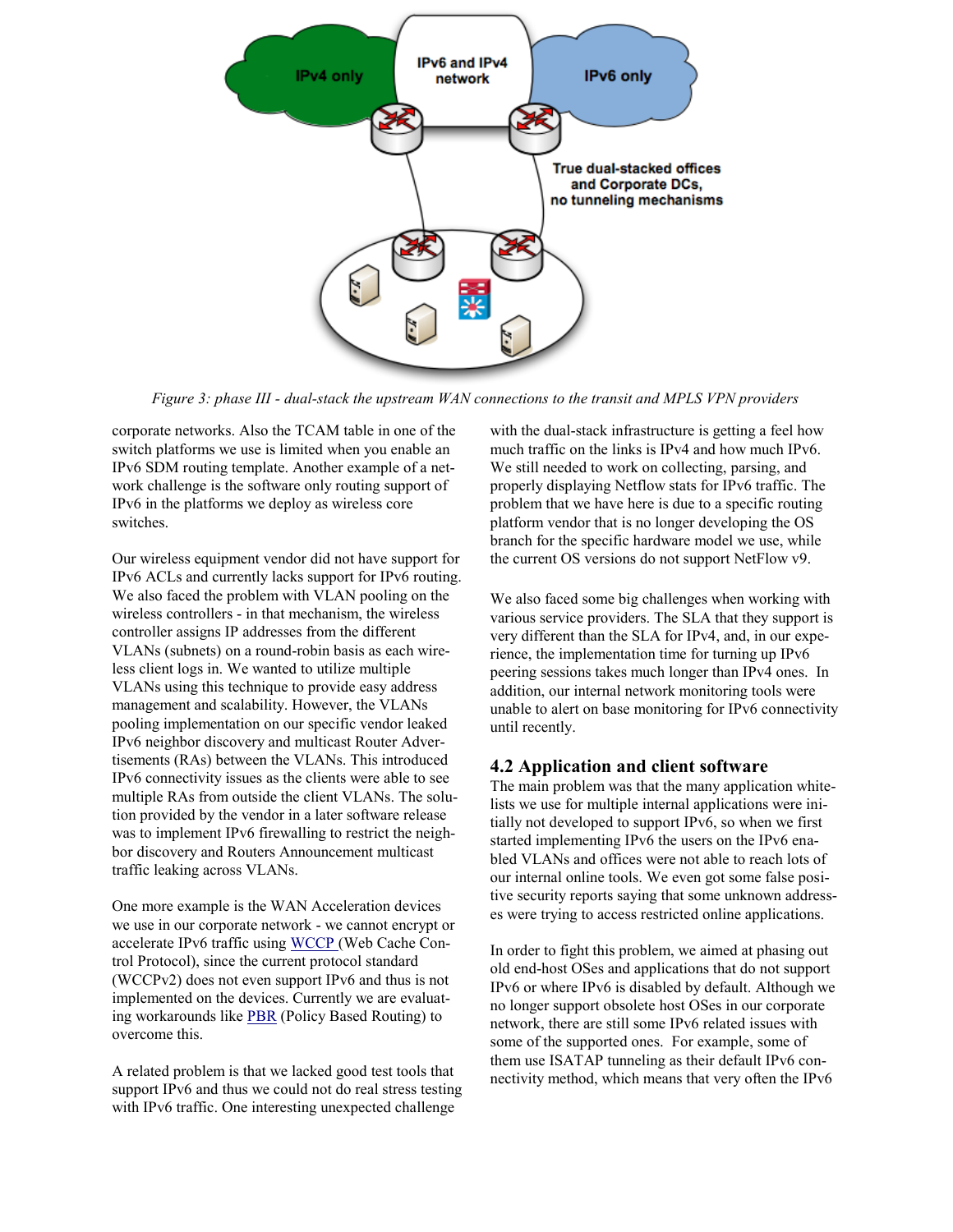connectivity might be broken due to problems with the remote ISATAP router and infrastructure.

We also still have not fully solved the printer problem, an most do not support IPv6 at all or just for management.

Unfortunately large groups of systems and applications exist that cannot be easily modified, even to enable IPv6 - for example heavy databases and some of the billing applications due to the critical service they offer. And on top of that, the systems administrators are often too busy with other priorities and do not have the cycles to work on IPv6 related problems.

# **5. Lessons Learned**

We learned a lot of valuable lessons during the deployment process. Unfortunately, the majority of the problems we've faced were unexpected.

Since lots of providers still do not offer dual-stack support to the CPE (customer-premises equipment), we had to use manually built GRE over IPSec tunnels to provide IPv6 connectivity for our distributed offices and locations.

Creating tunnels causes changes in the maximum transmission unit (MTU) of the packets. This often causes extra load on the router's CPU and memory, and all possible fragmentation and reassembly adds extra latency. Since we often do not have full control over the network connectivity from end to end (e.g. between the different office locations) we had to lower the IPv6 path MTU to 1416 to avoid possible packets being lost due to lost ICMPv6 messages on the way to the destination.

Another big problem we had to deal with was the end host OSes immature IPv6 support. For example, some of them still prefer IPv4 over IPv6 connectivity by default. Some others do not even have IPv6 connectivity turned on by default, which makes the users of this OS incapable of testing and providing feedback for the IPv6 deployment. It also turned out that another popular host OS does not have client support for DHCPv6 and thus we were forced to go with SLAAC for assigning IPv6 addresses to the end hosts.

We ran into countless applications problems too: No WCCP support for IPv6, no proxy, no VoIP call managers, and many more. When trying to talk to the vendors they were always saying - *if there is a demand for IPv6 support at all, we've never heard it before.*

In summary, when it comes to technical problems we can confirm that there is a lot of new, unproven and therefore buggy code, and getting our vendors aligned so that everything supports IPv6 has been a challenge.

Regarding the organizational lessons we learned - the most important one is that IPv6 migration potentially touches everything, and so migrating just the network or just a single service or application or platform does not make sense by itself. This project also turned out to be a much longer term project than originally intended. We've been working on this project for 4 years already and we are still probably only half way to completion. Still, the biggest challenge is not deploying IPv6 itself, but integrating the new protocol in all management procedures and applying all IPv4 current practice concepts for it too - for example the demand for redundancy, reliability and security.

# 6**. Summary**

The migration to IPv6 is not an L3 problem. It is more of an L7-9 problem: resources, vendor relationship/management, and organizational buy-in. The networking vendors' implementations mostly work, but they do have bugs: we should not expect something to work just because it is declared supported.

Because of that we had to test every single IPv6 related feature, then if a bug was found in the lab we reported it and kept on testing!

# **7. Current status and future work**

Around 95% of the engineers accessing our corporate network have IPv6 access on their desks and are [whitelisted](http://www.google.com/ipv6) for accessing Google public services (search, Gmail, Youtube etc.) over IPv6. This way they can work on creating, testing and improving IPv6 aware applications and Google products. At the same time internally we keep on working on enabling IPv6 support on all our internal tools and applications used in the corporate network.